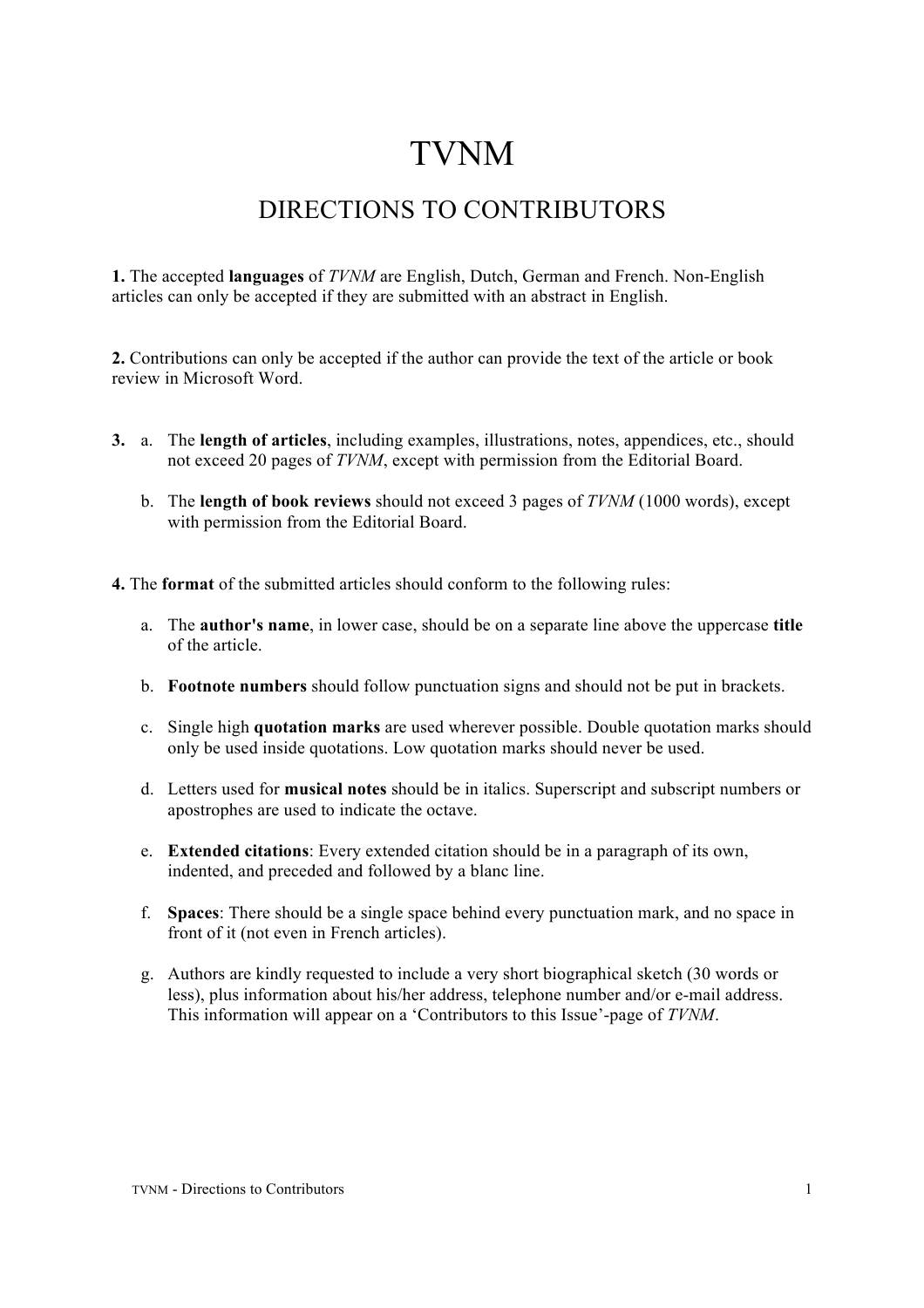**5. Non-running-text parts** of articles are governed by the rules below. Authors writing in Dutch, German or French should use the equivalent of the categories (Example, Facsimile, Plate, Figure, etc.) in their language.

- a. **Naming**: Only musical examples in modern notation may be called 'Example'. Photographic reproductions of written or printed musical notation are called 'Facsimile'; all other photographic reproductions are called 'Plate'. Diagrams, line drawings and figures, including stemmata, are called 'Figure'. Text that is formatted in at least two rows and two colums is called 'Table'. Tables may include some non-text elements.
- b. All non-running-text parts of an article should have a **caption** (see 5.c), except:
	- 1. Short musical examples of a single staff.
	- 2. Small figures that may be considered part of a sentence.
- c. **Captions** should include:
	- 1. Category in full (Example, Facsimile, Plate or Figure).
	- 2. Number followed by a period.
	- 3. All information needed to identify the content to some degree, with a period at the end. *For example:*

Example 3. Josquin des Prez, *Nymphes des bois*, m. 1-12.

d. **References** to non-running-text parts should include the category in full (with initial capital), followed by the number.

*For example:* 

See Example 3 for a clear demonstration...

e. The text of the article should allow for slight changes in the **placement** of any non-running-text part.

*For example:*

not allowed:'...as is clear from the following example: [insert example 3 here]'

should be:  $\ldots$  as is clear from Example 3. [insert example 3 close to this point]'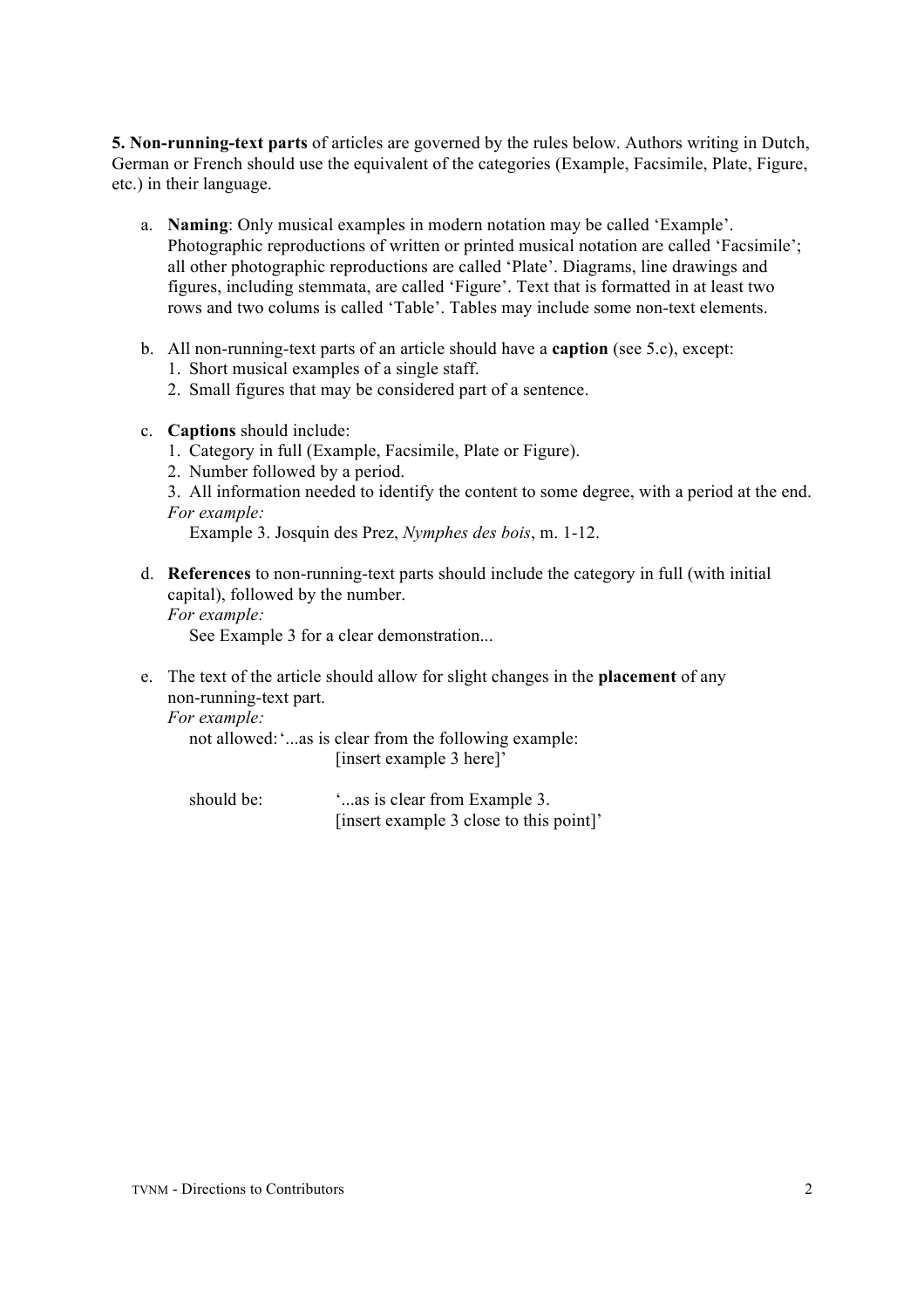#### **6. Abbreviations**

The following abbreviations may be used:

| Afl.          | Aflevering                                                  |
|---------------|-------------------------------------------------------------|
| ed.           | edidit                                                      |
| edd.          | ediderunt                                                   |
| e.g.          | exempli gratia                                              |
| et al.        | et alia, -i, -ae (italics)                                  |
| etc.          | et cetera                                                   |
| exx.          | contains one or more examples <sup>1</sup>                  |
| fasc.         | fascicle(s)                                                 |
| f.            | and following                                               |
| ff.           | and following (many)                                        |
| fol.          | folio (use $v$ and $v$ )                                    |
| fols.         | folios (use $v$ and $v$ )                                   |
| ibid.         | <i>ibidem</i> ( <i>italics</i> )                            |
| i.e.          | id est                                                      |
| ills.         | contains one or more illustrations <sup>1</sup>             |
| $loc.$ $cit.$ | loco citato (italics)                                       |
| m.            | measure(s)                                                  |
| mm.           | measures (only for total number in a composition)           |
| mus. exx.     | contains one or more musical examples <sup>1</sup>          |
| No.           | Numero                                                      |
| op. cit.      | pages (only for total number in a publication) <sup>1</sup> |
| r             | recto (superscript)                                         |
| s.d.          | sine die (italics)                                          |
| s.l.          | sine loco (italics)                                         |
| V             | verso (superscript)                                         |
| Vol.          | Volume                                                      |

 $<sup>1</sup>$  Only to be used in the headings of book reviews.</sup>

Abbreviations for **periodicals, series** etc. should conform to those on the inside of the front cover of *TVNM* and to those in *The New Grove Dictionary of Music and Musicians*, 2nd ed. (London 2001)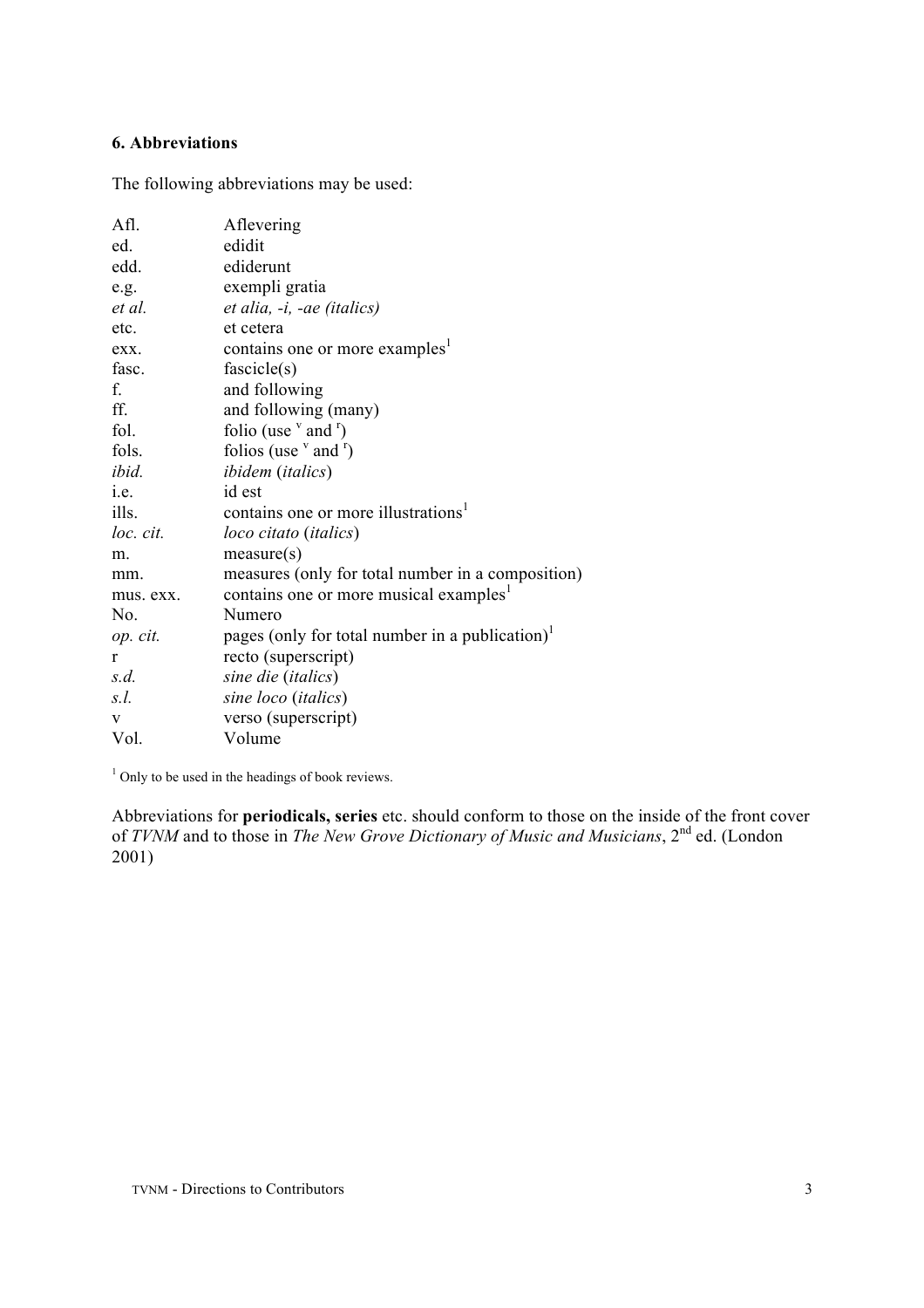### **7. Bibliographical entries** should follow the guidelines below.

- 7. a. **References to books** (please follow the order of the list items):
	- 1. Name(s) of author(s) (NOT editor), containing initial(s) of Christian name(s) followed by surname(s), separated by ' $\&$ ' if more than one, followed by comma-space (, ).
	- 2. *Title (in italics)*.
	- 3. *Subtitle (in italics)* if indispensable only, preceded by period-space (. ).
	- 4. Name(s) of editor(s) of collected works, new editions, etc., containing initial(s) and surname(s), separated by '&' if more than one, preceded by comma-space and 'ed.' or 'edd.' as appropriate.
	- 5. Impressum between parentheses. Impressum includes: place of publication (in the original language), year(s) of publication. The abbreviations '*s.l.*' and '*s.d.*' should be used where relevant.
	- 6. If the book is part of a series, the name or abbreviation of that series followed by the volume number of the book within that series may be included.
	- 7. Page number(s) (not preceded by 'p.' or 'pp.'), followed by a period. Pairs of page numbers should not be elided.

Examples:

W. Elders, *Symbolic scores* (Leiden etc. 1994), 33-35.

*Werken van Josquin des Prez*, edd. A. Smijers, M. Antonowycz & W. Elders. 55 fasc. (Amsterdam 1921-1969). *Motetten* IV (Afl. 40), No. 64.

R.C. Wegman, *Born for the muses. The life and masses of Jacob Obrecht* (Oxford 1994).

M. Steib, *Imitation and elaboration. The use of borrowed material in masses from the late fifteenth century* (Ph.D. Diss., University of Chicago 1992), 267-328.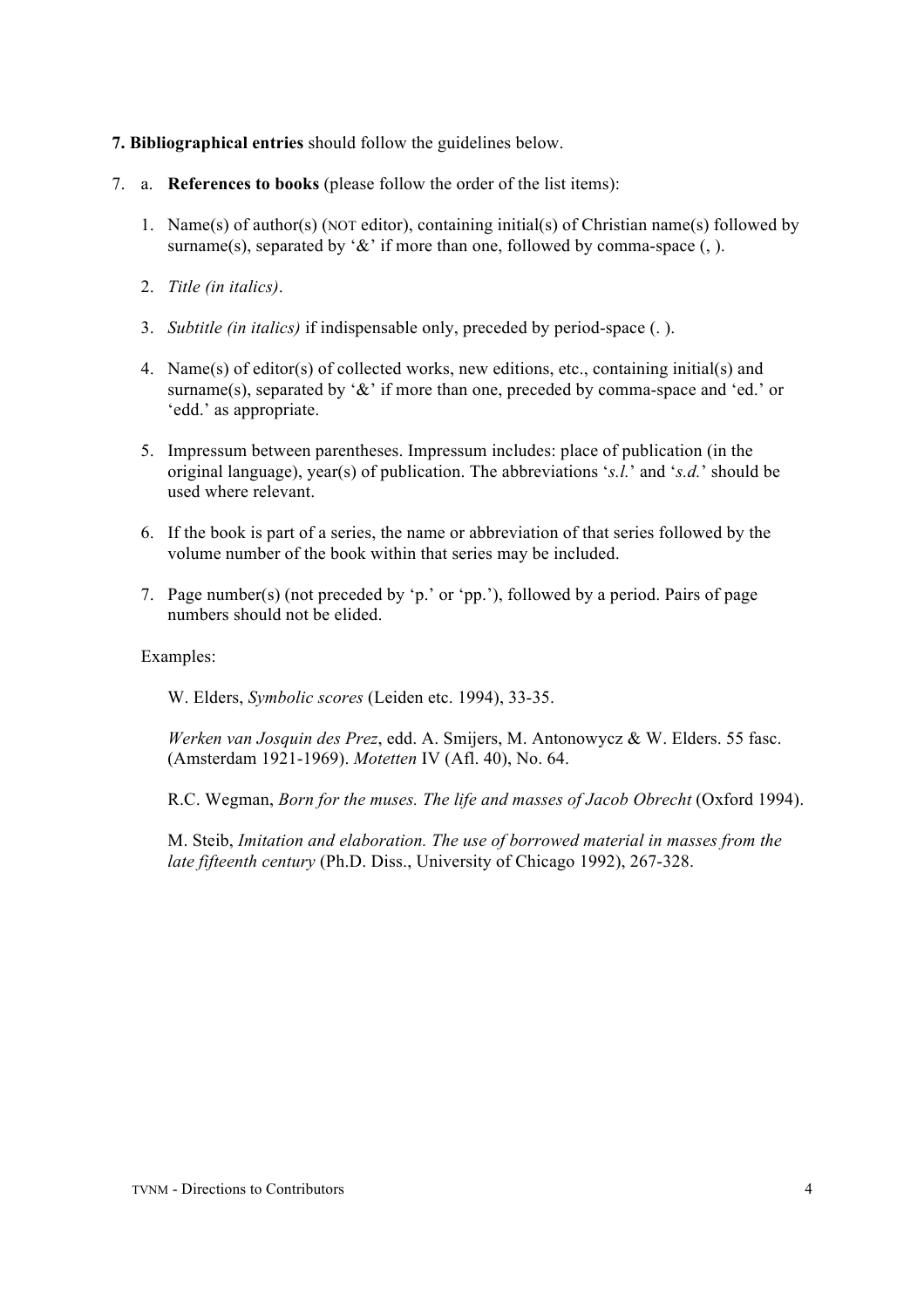- 7. b. **References to articles** (please follow the order of the list items):
	- 1. Name(s) of author(s), containing initial(s) of Christian name(s) followed by surname(s), followed by comma-space (, ).
	- 2. Full title in roman lower case between single quotation marks.
	- 3. A comma and the word 'in'.
	- 4. Title of the journal in italics (for abbreviations, see above, art. 6, abbreviations), with the volume number in arabic numerals and, in parentheses, the year of publication. In case of a collective publication, refer to the Guidelines under 7.a.2 - 7.a.6.
	- 5. Page number(s) (see 7.a.7). The first citation should include full page numbers of the entire article.

#### *Examples:*

K. Polk, 'Instrumental music in the Low Countries in the fifteenth century', in *From Ciconia to Sweelinck. Donum natalicium Willem Elders*, edd. A. Clement & E. Jas (Amsterdam etc. 1994), 13-29.

B.J. Blackburn, 'Obrecht's *Missa Je ne demande* and Busnoys's chanson. An essay in reconstructing lost canons', in *TVNM* 45 (1995), 18-32

H.M. Brown, 'Clemens and Claudin', in *Liber amicorum Chris Maas*, edd. R. Wegman & E. Vetter (Amsterdam 1987), 245-266, at 248.